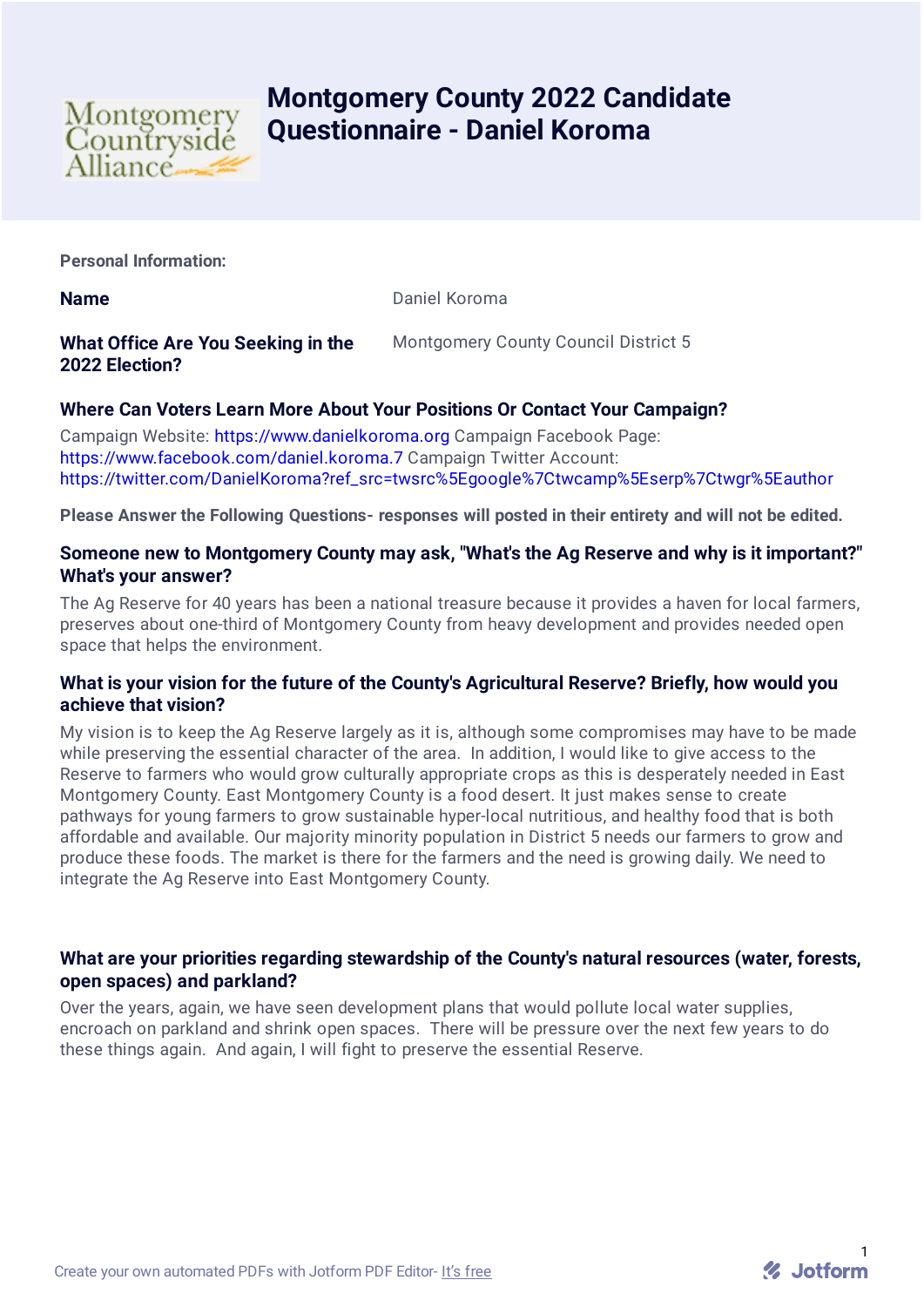## **What role will you play with regard to ensure that we safeguard our drinking water supply both surface and groundwater?**

I will oppose development plans that would pollute our drinking water supply. We also need to closely monitor Glyphosate and Atrazine endocrine inhibitors, other herbicides and pesticides that some farmers apply to their fields, which sometimes filter into our water tables, aquifers or stream runoff. I would also like to turn some of our conventional fields into regenerative organic operations by using holistic farm management practices.

## **What are your top priorities to help the County address climate change? What role will the Ag Reserve play?**

The existence of the Reserve helps the County address climate change. The one area in which I differ with the Alliance is that I support conditional community solar in the Reserve. Solar panels can also be looked at as a temporary and gentle energy solution until other technologies become available. Solar panels also do no harm to the soil so long as we use animals for weed control instead of herbicides. But let me be very clear on this; I don't want solar displacing farmers and changing the character of the Reserve. Nevertheless, more can be done to allow solar development than the Zoning Text Amendment approved by the County Council allows. If we are serious about combating climate change, all elements of the County have to contribute, including the Reserve. Perhaps the biggest opportunity we have in the Ag Reserve is to embrace holistic animal grazing and regenerative farming practices where we focus on the living soil to draw down CO2 levels and Methane through rotational grazing and best holistic practices.

#### **What more can be done to support our local farm businesses and rural communities?**

For farmers, we can promote the use of CSAs more widely and connect farmers to markets. Rural communities can be protected by making certain development preserves the rural nature of the area. We also need to work on distribution so our small and hyper-local farmers can get their produce and products into market. I'm a big fan of food sovereignty. We need to eliminate the costly regulatory issues that strangle our ethical and organic farmers. We can create certification programs focused on food safety to assure the public that our local farmers are doing a much better job with food safety than the Federal Government regulates. We can create these programs with the help of the Montgomery County Food Council. The County can also help by establishing commercial kitchens and food distribution storage centers that farmers and producers can affordably lease and use as distribution hubs. Additionally, there is no reason why the Ag Reserve and Montgomery County can't become a food destination. From cooking schools to Michelin Star chefs and restaurants, we have all of the elements right here in Montgomery County to drive agro and food tourism into our rural communities. From beer farms to wineries, mead, hard cider, and spirits, we have the opportunity to generate needed revenues and jobs in and around the Ag Reserve. Additionally, Maryland Hops and Industrial Hemp open up unique opportunities for farmers and producers. We have a very unique and valuable asset called the Ag Reserve that can be marketed to the world as a destination for recreation, education, and Agro-tourism.

## **What are your regional transportation priorities? Do you support M83 and an additional Potomac bridge and outer beltway through the Reserve or adjacent rural zones?**

My regional transportation priorities are expanding the Red Line up to Gaithersburg, work to electrify our bus fleet, the completion of the Purple Line and, building out the BRT going up New Hampshire Ave, Veirs Mill Road and 355. I support M83 and the additional Potomac Bridge.

## **How should our County manage its solid waste? What role should incineration, composting and recycling play?**

There is certainly much more to be done with composting and recycling and reducing food waste. We have to push out the concepts more widely to homeowners and to owners of commercial and residential buildings. The incinerator has bedeviled the County for years. I would like to close it once we find acceptable alternatives. We also need to emphasize compositing as food compost can be converted into valuable products such as LeafGro which can generate revenue for the County.